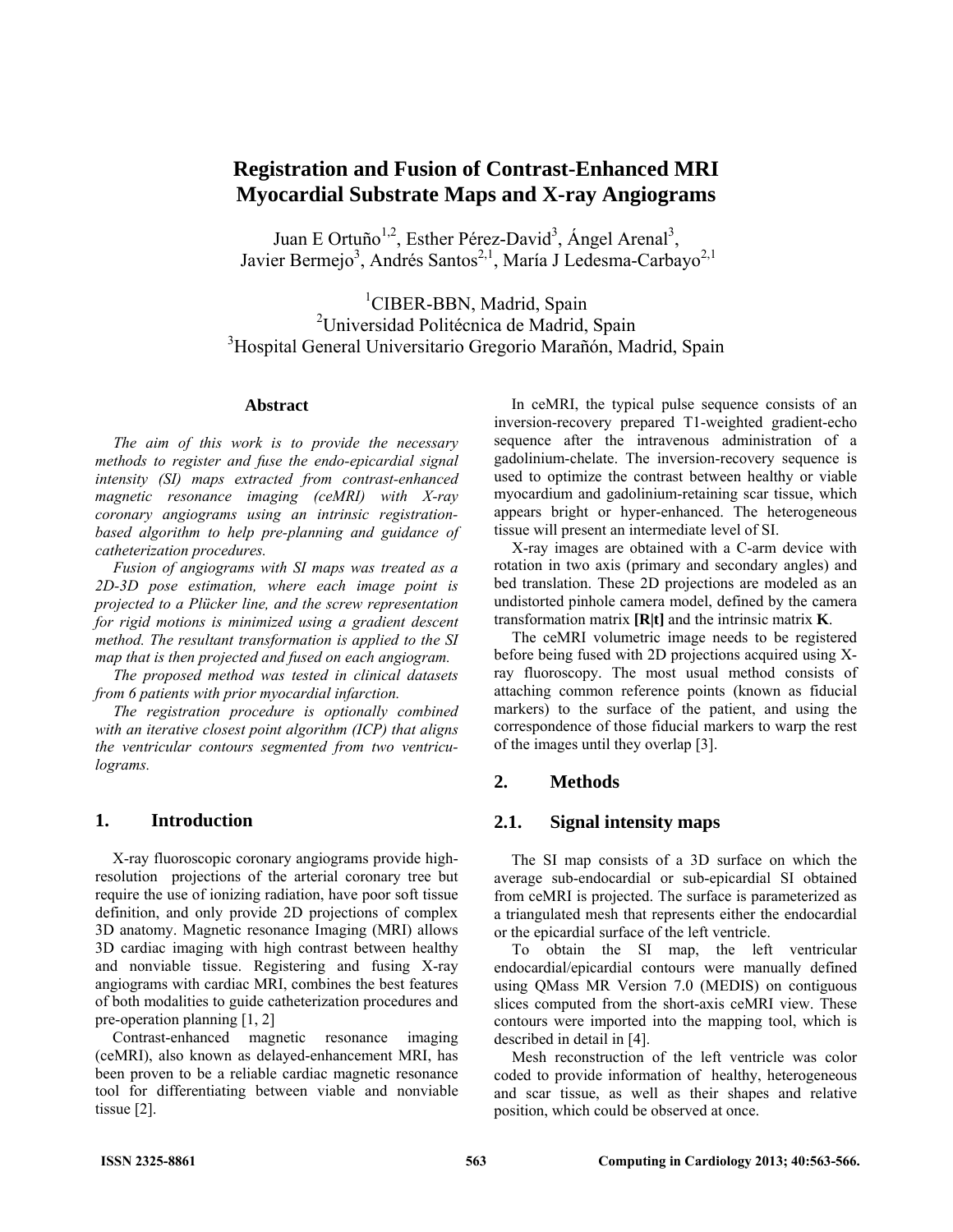# **2.2. 2D-3D registration**

Registration and fusion of 2D angiograms with ceMRI derived 3D SI maps can be interpreted as an exterior orientation problem (also known as the camera pose problem in computer vision). The device is assumed to be calibrated, i.e., intrinsic matrix **K** is known. The C-arm position and orientation can be determined with a set of point correspondences  $(X_i, x_i)$ , with 3D (model) points  $X_i$ and image points *xi*.

For any three non-collinear control points  $X_i$ , the location of optical center can be found and four possible solutions are obtained [5]. Larger number of points increases the robustness of the method. A non-iterative method with  $n \geq 4$  give an unique solution in non degenerate cases [6].

The external orientation problem is equivalent to the estimation of a rigid body motion [7] as detailed in the following section.

#### **2.3. Rigid motion**

Each image point is reconstructed to a Plücker line  $L_i = (n_i, m_i)$  with direction  $n_i$  and moment  $m_i$  [8]. The rigid motion is represented as an exponential form  $\mathbf{M} = \exp(\theta \hat{\varepsilon})$ , where  $\theta \hat{\varepsilon}$  is the matrix representation of a twist *ε*. A twist contains six parameters; three of them correspond to the motion velocity. By varying *θ*, the motion can be identified as screw motion around an axis in space. **M** can be computed efficiently using the Rodriguez formula [8].

Incidence of the transformed 3D point  $X_i$  with the Plücker line *Li* can be expressed as:

$$
(\exp(\theta \hat{\varepsilon}) X_i)_{3 \times 1} \times n_i - m_i = 0 \tag{1}
$$

After multiplying matrix **M** with the vector  $X_i$  (in homogeneous coordinates), the homogeneous component is neglected. This constraint equation expresses the perpendicular error vector between the Plücker line and the point  $X_i$ . The equation (1) is linearized using the two first term of the Taylor expansion. This results on:

$$
((\mathbf{I} + \theta \hat{\varepsilon}) X_i)_{3 \times 1} \times n_i - m_i = 0 \tag{2}
$$

which can be ordered into a set of linear equations equation of the form  $A \varepsilon = b$ . The least-squares estimation of this over-determined set of linear equations is calculated by singular value decomposition or by QR factorization using Householder reflections. The Rodriguez formula is then applied to reconstruct **M** from the twist  $\varepsilon$ . Then, the new estimations of 3D points  $X_i$  can be projected again and the process is iterated until the gradient descent approach converges.

This iterative procedure can be trapped in local minima, so we use a sampling method with different start poses and use the resulting pose with minimum error.

### **2.4. Matching of angiograms**

The bed movement between angiograms prevents that a unique rigid transform applied over the SI map is valid for all views. Additionally, respiratory and cardiac motion are major challenges leading to misalignments between angiograms. So, the end-diastolic frame and the same respiratory phase (estimated from the catheter and diaphragm motion) are selected in the fusion process to reduce this effect.

Instead of repeating the 3D-2D registration between model points  $X_i$  and image points  $x_i$  for every angiogram, a relative orientation problem is proposed: The recovery of the position and orientation of one imaging system relative to another from correspondences between projections. The solution can be computed for calibrated cameras by solving a set of simultaneous linear equations with eight matched points. Non linear methods that require at least five points have been proposed for fullcalibrated cameras but the solution is not unique [9].

This number of matched points is greater than or equal to the number needed in proposed algorithm for the exterior orientation problem, but, if we assume that the bed movement only implies a translation, and the primary and secondary angles (i.e., relative rotation between views) are known, only the relative translation vector needs to be estimated. This relative orientation problem can be solved by matching only two points in each view [10].

#### **2.5. Fusion with ventriculograms**

The registration procedure is optionally combined with an iterative closest point algorithm (ICP) that aligns the ventricular contours from two ventriculograms in right anterior oblique (RAO) and left anterior oblique (LAO) views with the SI map.

Initial registration of the surface data and the two dimensional contours was initially accomplished using the left ventricular apex and the two mitral annulus points in the LAO view. In the RAO view, only mitral points were selected. These five image points  $x_i$  distributed in two aligned views are enough to perform an initial estimation of the relative orientation problem [6]. Note that equation (2) is also applicable if Plücker lines are calculated from different camera poses.

The refined registration is then calculated using a surface-to-contour ICP algorithm [11] to match the 3D ventricular mesh with the two contours of the segmented ventriculograms in LAO and RAO views.

#### **2.6. Software implementation**

The registration algorithm and visualization of results have been implemented in a user friendly graphical user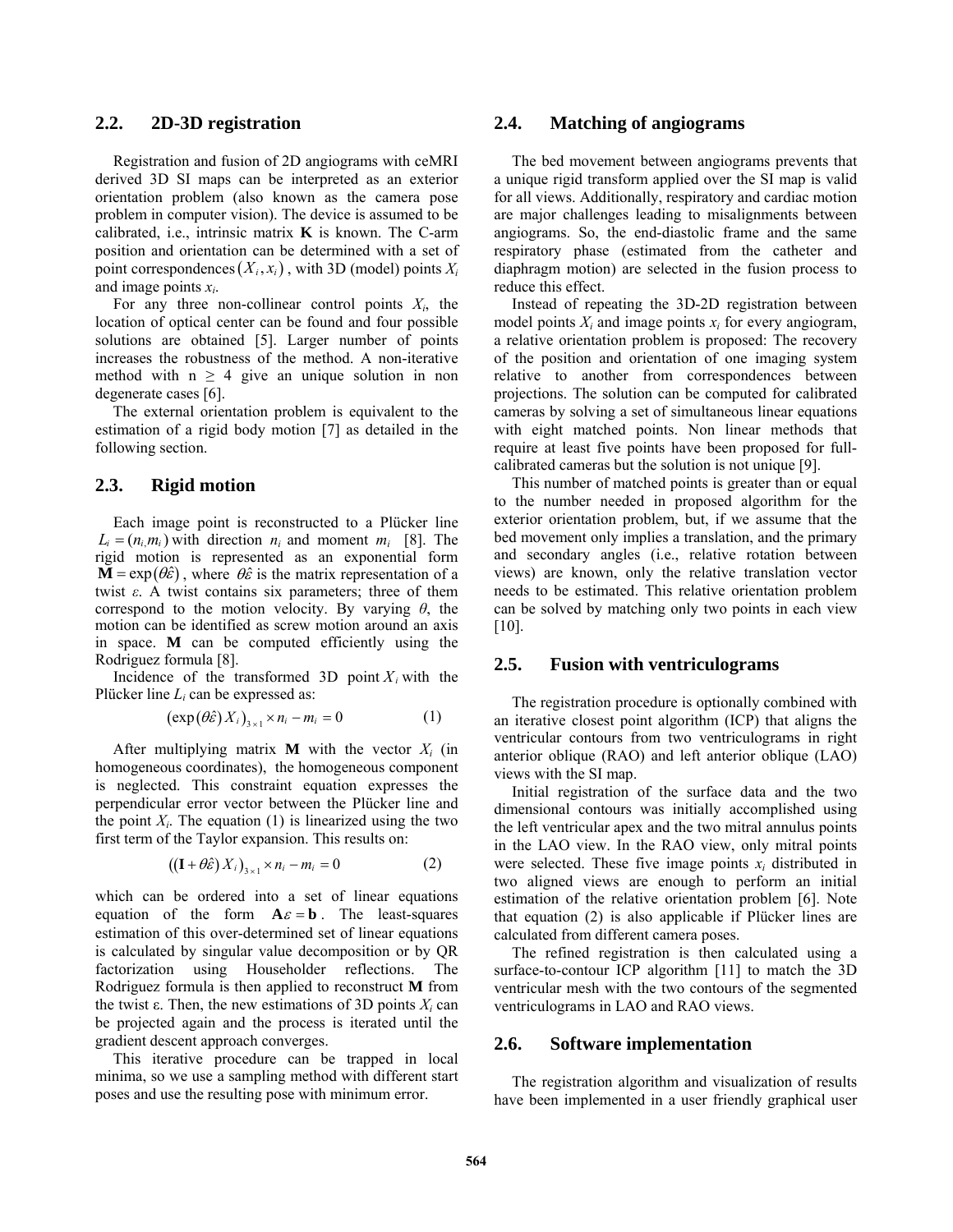interface (GUI), which allows to navigate across the 3D data sets and visualize both MRI data and SI maps, as well as relative position and orientation of the C-arm. In Figure 1, an example with a SI map and model points *X*<sup>i</sup> is shown.



Figure 1. *Right*: Screenshots of the GUI showing the relative pose of the C-arm in two angiograms and the colored SI map. *Left*: Detail of a ventricular SI map overlapped to the ceMRI data and selected points *Xi*.

# **3. Experiments and results**

ceMRI images were acquired with a 1.5T Philips Intera scanner. Left ventricular angiographies in typical orientations were acquired using a Siemens Axiom-Artis system.

The proposed methods were tested in clinical datasets from 6 patients with prior myocardial infarction. A maximum number of 5 points (apex, coronary junctions, bony structures and catheter) were identified in each ceMRI and their correspondence in one angiogram. A sample of results is shown in Figure 2: In the left column, fusion prior to registration is shown, together with the internal markers selected by the user. In the right column, the fused SI maps were registered. The distance between the manually selected marker and the projection s of the associated 3D point (plotted as an asterisk) is the projection error. Figure 2 displays the following views:

(a.1-2):RAO caudal (PA:-20º, SA:-18.5º) LCA (b.1-2): AP cranial (PA=7º, SA=26º), RCA (c.1-2): LAO cranial (PA=45º, SA=27º), LCA (d.1-2): AP (PA=0º, SA=0º), RCA

The endocardial SI map is fused in images (a-b), while epicardial SI map is shown in images (c-d).

The root mean square value of the projection error had a mean value of 12.2 pixels, ranging from 21 pixels in the worse study, to 5.5 pixels.



Figure 2. Fused results of X-ray angiograms and SI maps.

Additionally, the combination with the ICP algorithm was tested with acquired ventriculograms. In Figure 3, RAO view  $(PA = 30^\circ)$  is shown in the images of the right column, and LAO view (PA=45º) in the left column. Images (a.1-2) show the fusion of the endocardial SI map before the registration process. Three points were selected in the RAO view (apex, and two mitral valve points) and two points in the LAO view. The initial point-based registration results are exhibited in images (b.1-2), which are refined with the surface-to-contour ICP based algorithm in images (c.1-2)